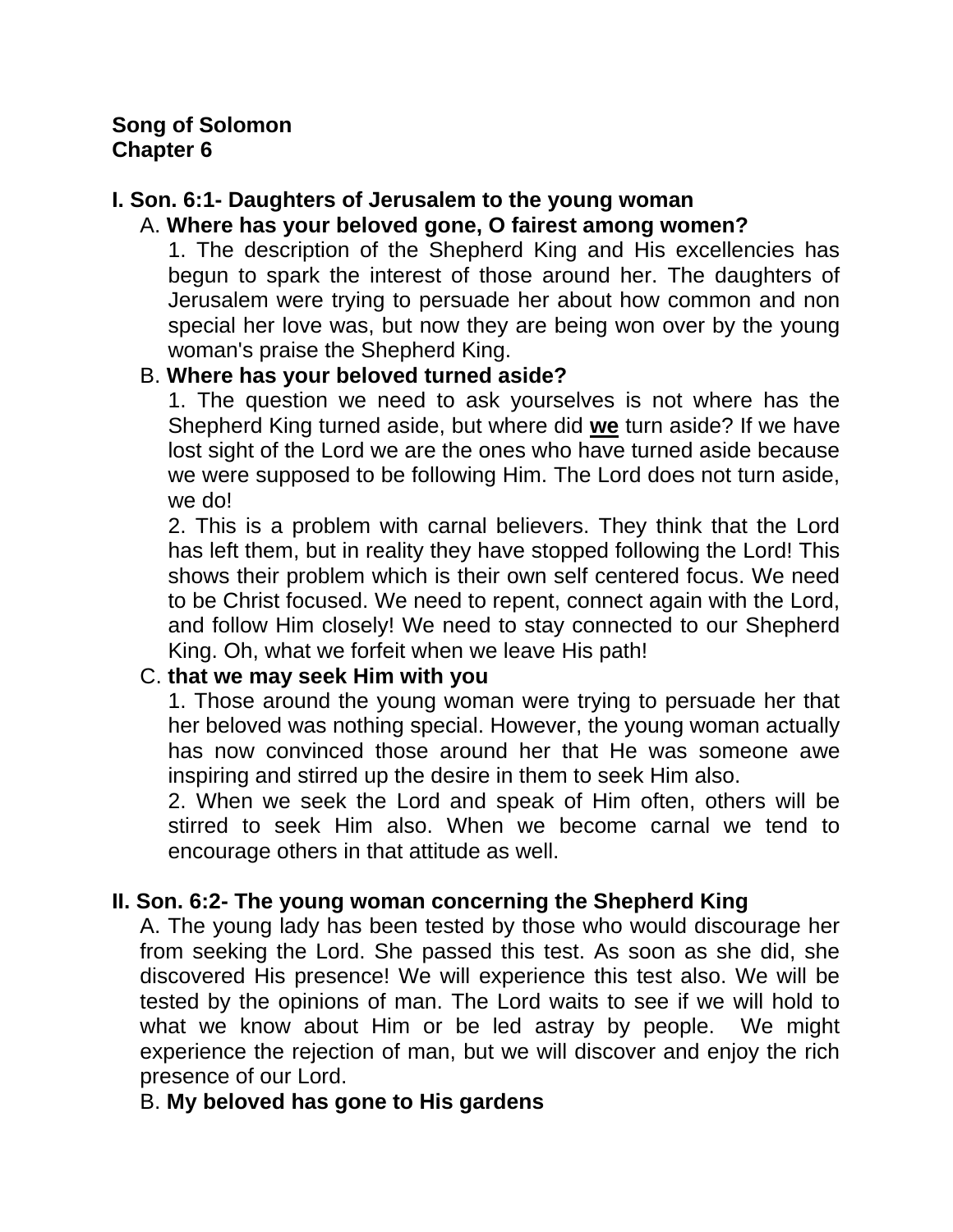1. His gardens speak of the congregations of His people. Each believer has a garden in them. When they congregate they become gardens. The gardens are the congregations of His people.

2. When a believer gets out of fellowship with the Lord, one of the first things to go is church attendance. Many will say to themselves that they can fellowship with the Lord at home on their bed. This is where the Shepherd King found the young lady who had fallen asleep upon her bed at the beginning of the last chapter. This is what got the young woman off track with her lover.

#### C. **to the beds of spices**

1. Another reference to the local assemblies of believers that are seeking the Lord. Each believer is a bed of spice. When we gather we become the beds of spices.

## D. **to feed His flock in the gardens**

1. We usually are prone to getting into ditches. One ditch is to attend church but not to seek the Lord privately at home. The other ditch is to ditch church and tell yourself you do not need to go and that you can just spend time with the Lord at home. Neither situation alone is the Lord's will. You need both. Church is where you hear doctrine and gain the **knowledge of God**. At home you take what your learned and by and it through it you get to **know God** personally. The knowledge of God and knowing God are not the same! We also need to come to church and add our garden to other's gardens and add our spices to their spices! We share from each other's gardens. Unbelievers who come to our churches also partake of our gardens and spices and receive the Lord for themselves. People cannot partake of your garden when you are home lying in your bed!

### E. **to gather lilies**

1. The Lord gathers up His promises concerning us and shares them with us by His Spirit. **1 Cor. 2:12, John 16:14**

### **III. Son. 6:3**

### A. **I am my beloved's, and He is mine**

1. This is a progression in maturity of her relationship to the Shepherd King. Earlier in the book she proclaimed, "My beloved in mine, and I am His" [**Son. 2:16**] The focus used to be on herself primarily- "My beloved is mine." This was what led to her lapse of fellowship with Him. She is focused on herself and her relationship has become about her and what the Shepherd King does for her. Now that she has properly seen His preeminence in her life she now proclaims, "**I**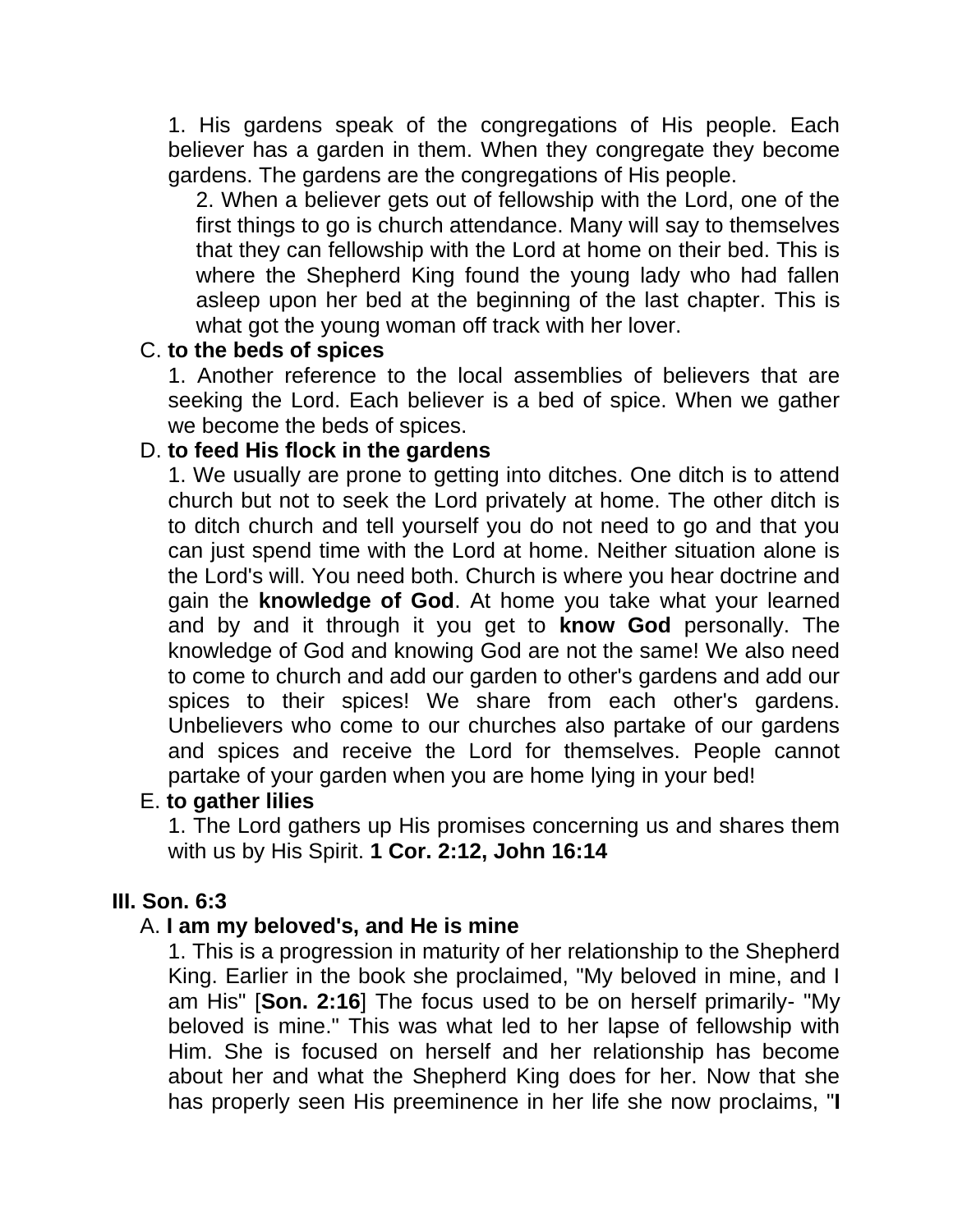**am my beloved's, and He is mine**! She reversed the order. We need to do that in our life if we are to experience a deeper walk with the Lord. We are first and foremost His possession. Once this is set in place we can boldly proclaim that He also is mine! **We were created for Him; He does not exist for us!** We often live as if the opposite is true!

# B. **He feeds among the lilies**

1. The lilies are His exceeding great and precious promises to us. The Lord feeds us from the promises of His Word. Have you fed among the lilies lately?

# **IV. Son. 6:4- The Shepherd King to the young woman**

# A. **Oh, my love you are as beautiful as Tirzah**

1. This book emphasizes time and time again the mutual appreciation of the Shepherd King and the young woman.

2. We need to see just how lovely Jesus is, and once we have this in view, we can properly appreciate His view of us. As we behold Him we are transformed into the same image by the Spirit of God. **2 Cor. 3:18**

3. We must see ourselves as our Shepherd King speaks of us. He says we are beautiful.

4. **Tirzah**- Heb. *delightful*- This city was known for it's beautiful situation. This was the chief city of the Canaanites which were heathen. Israel took over this city and it became the Lord's. We used to be of heathen origin but now we have been redeemed and made beautiful for God.

5. This is the first time the Shepherd King has seen the young woman since she had strayed from Him. Instead of a look of anger, he gives her a look of love and speaks gracious words to her.

# B. **comely as Jerusalem**

1. outwardly Jerusalem was not a beautiful city. What made it beautiful was that it was the habitation of God. God made this city beautiful! We might not look beautiful on the surface, but if we are born again we have been made beautiful because we are the habitation of God! God makes us beautiful!

### C. **awesome as an army with banners**

1 The church is not only the bride of Christ, but we are army of Christ.

**2 Tim. 2:3-4, Eph. 6:10-17**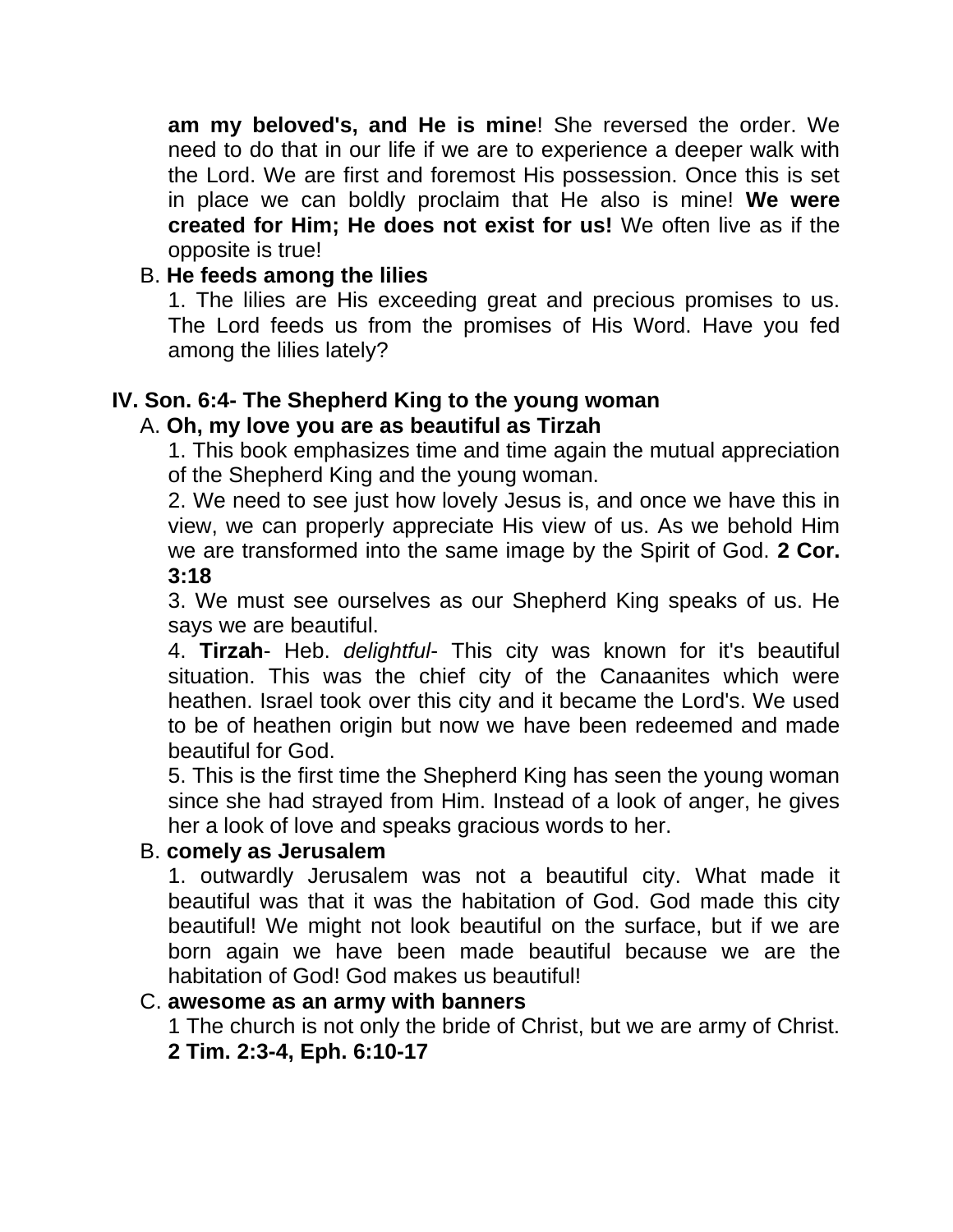2. banners speak of victory and conquest. His banners over us is love! We are the conquest of Christ and in Him we are made more than conquerors and victorious over sin, Satan, and the world.

# **V. Son. 6:5- The young woman to the Shepherd King; then the Shepherd King to the young woman**

## A. **Turn your eyes from me**

1. Here the young woman is speaking to the Shepherd King. We must remember this is the first time the young woman has saw her love since she has been estranged by her own carelessness and slumber. She is anxious about His response and has readied herself for censure from Him. Instead of this, her Shepherd King looks lovingly at her and calls her beautiful! This baffles her and confuses her! This is the same way with the Lord. When we sin or fall away from the Lord we think that He has nothing but censure and anger for us when we see Him again. However, he looks lovingly at us. The disciple Peter was anxious about seeing the Lord again after betraying Him, but Jesus met Him with love and kind words. It is the goodness of God that leads us to repentance! **Romans 2:4**

2. When we get into sin our heart condemns us. **[1 John 3:20-21]** We turn from God and do not want Him to see us. Adam and Eve hid after they had sinned. We often try to punish ourselves for our sins. This is the height of pride! Jesus paid for our sins. We must accept His forgiveness and goodness. Many reject God's goodness because they feel they don't deserve it. **WE DON'T DESERVE IT!** That is what grace is all about. When we try to earn the goodness of God by our performance then we are in pride and legalism. This displeases the Lord. Stop hiding yourself from God's eyes! Let Him look fully at you. It is the shining of His face upon you that brings the blessings and freedom you so need. Accept His words of love and grace.

## B. **they overwhelm me**- Lit. Hebrew and NASB- *they confuse me*

1. His loving gaze after her sinful and self absorbed time confused her. She was ready for rebuke and she received love and kind words! O how the love and grace of God astounds us! It truly is amazing grace!

#### C. **your hair is a flock of goats- repeated from Son. 4:1**

1. What he says now to the young woman is an exact repeat of what he had already said of her earlier before she strayed from Him. We must understand this wonderful fact- God does not change His view of us in Christ! This is because He sees us in Jesus Christ. We have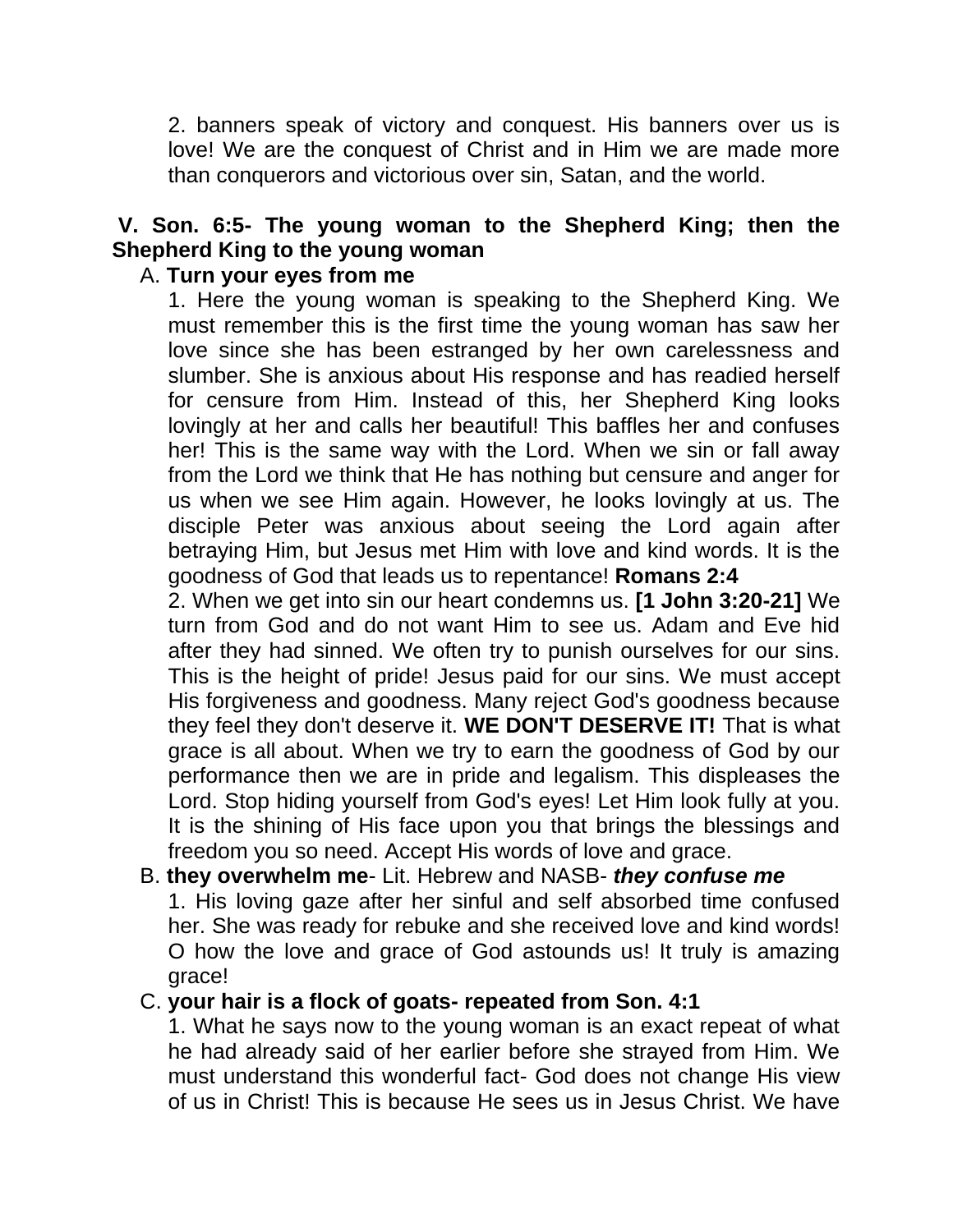His righteousness. His righteousness never changes. Our performance fluctuates, but the righteousness of God never does! God sees us the same before we sinned, during our sin, and after our sin. Our sin does not change God's opinion of us, it changes our opinion of God! Sin does not change God stance towards us! Sin changes our stance towards God!

2. Again, hair represents submission to authority.

3. The goats spoken of here had shiny black coats that shimmered in the sunlight. They were beautiful.

4. Our submission of faith is beautiful to behold- from those in heaven and from to those on the earth.

### D. **that have descended Mt. Gilead**

1. To submit we must descend! We must humble ourselves.

2. Mt. Gilead means the hill of testimony. We give no greater testimony to Christ as to when we submit to His authority and Word by our actions and words of faith.

### **VI. Son. 6:6- The Shepherd King to the young woman**

#### A. **Your teeth are as a flock of sheep that has come up from the washing**- this is a repeat of **Son. 4:2**

1. However in 4:2 he mentions **shorn** sheep. Here he just says sheep. Shorn speaks of having our old sins and nature removed at the cross. We have a change from "shorn" sheep to just sheep now in order to show us that a sinning Christian does not need to be forgiven again or be saved again. Complete forgiveness of sins took place when we got saved. When we got saved our old sins and old nature was cut away [shorn] from us. When we sin we are called to repent on our side- which means to change our mind, but we have already been forgiven of our sins [from God's side] and do not need to be reborn again with a new nature!

2. When we repent of our sins we are washed in our conscience. **[Heb. 9:14, 10:22]** The blood of Jesus **continually** washes us from all unrighteousness. **1 John 1:7**

3. A washed sheep was very white. God sees us as righteous and holy through Jesus! We need to get that vision as well!

4. When we get our mind renewed that we have had our nature changed from a pig to a sheep we will cease going back to the mud. Sheep occasionally gets dirty and some may even fall in the mud on rare occasion, but no sheep likes the mud. They desire to be clean and stay clean!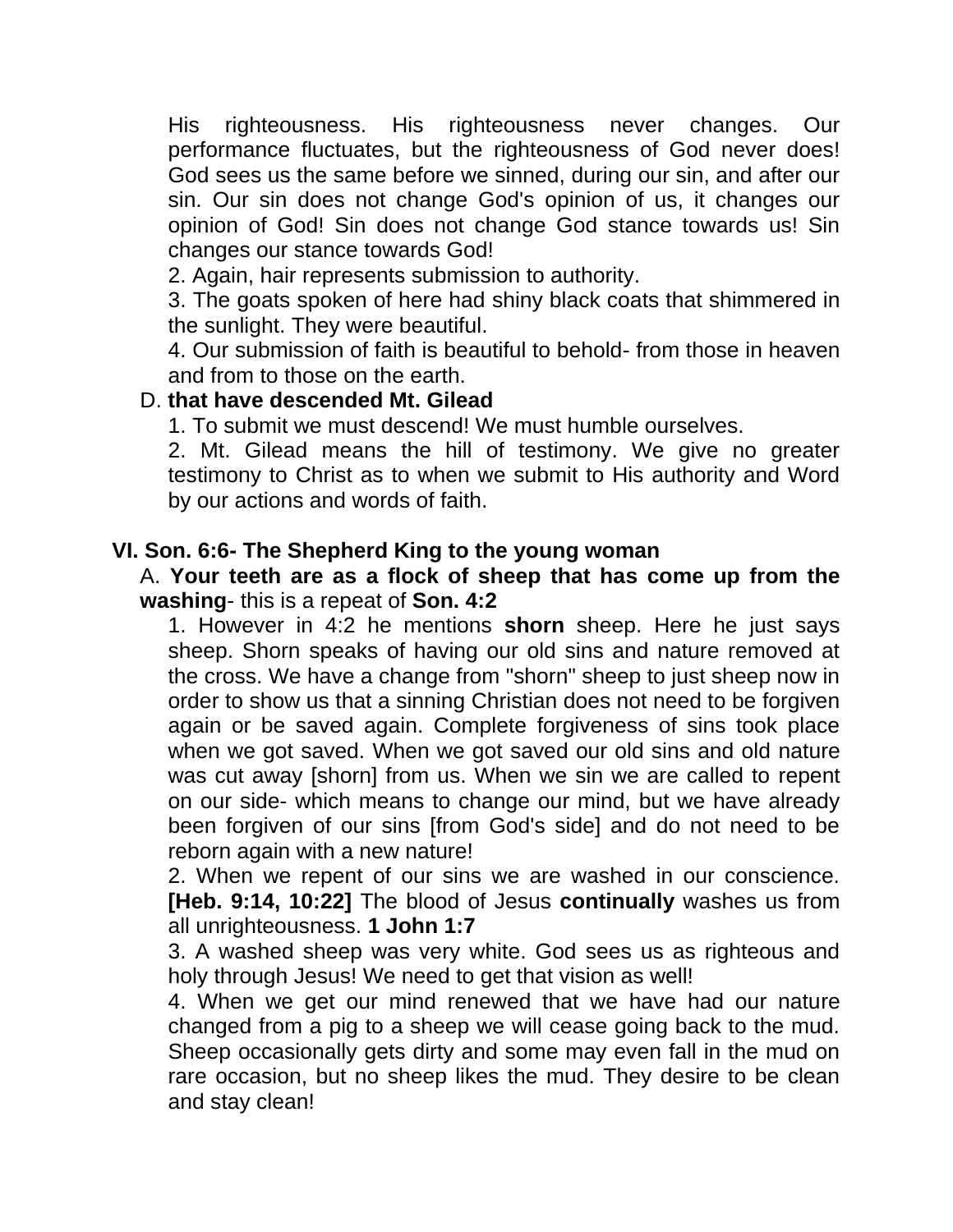5. The washing of the water of the Word of His grace will keep us living clean and righteous lives.

#### B. **Every one bares a twin, not one is barren**

1. In the ancient world it was very common to have missing teeth. The young woman had a full set of white teeth.

2. We have a complete righteousness. Nothing is missing in our salvation! We must chew on this night and day. When we do we will not experience barrenness in our lives.

3. Legalism teaches people to whiten their teeth, but they cannot fill in our missing teeth! It cannot make up for our incompleteness and unrighteousness! We have been given a full set of white teeth when we got saved. We have been made complete in Christ! Chew on that!

## **VII. Son. 6:7- The Shepherd King to the young woman**

### A. **like a piece of pomegranate are your temples**

1. Again a pomegranate contains white seeds in deep red juice.

2. The temples speak of our thought life. We are to have white seedsrighteous thoughts- that are bathed in the blood and redemption of Jesus! When we think about what Jesus has done for us and obtained for us, then our temples are likened to a pomegranate!

### **VIII. Son. 6:8- The Shepherd King to the young woman**

### A. **There are sixty queens**

1. **sixty** is ten times six- Ten speaks of judgment and six is the number of mankind. This speaks of God's judgment of the nations of the earth when He returns to the Earth.

2. **queens-** A queen speaks of a co-ruler. God rules in the heavens, but nations rule on the earth. The more prominent nations are referred to as queens and the lesser ones are referred to as concubines. Queen nations will be sheep [believers] and enter into the Millennial reign of Jesus and concubine nations will be the goat nations and be removed from the earth. **Matthew 25:32-33** [**see Jesus' use of nations in vs. 32**]

B**. concubines**- Solomon at the end of his life had collected 700 wives and 300 concubines. He states that he has at this time in his life 60 wives and 80 concubines. He is just getting started!

1. 80 is forty times two. Forty is the number for testing. Two is the number of division. God will test all the nations and divide them at His coming into two groups- goats and sheep. The goat nations will be at His left and be removed from the Earth. The sheep nations will enter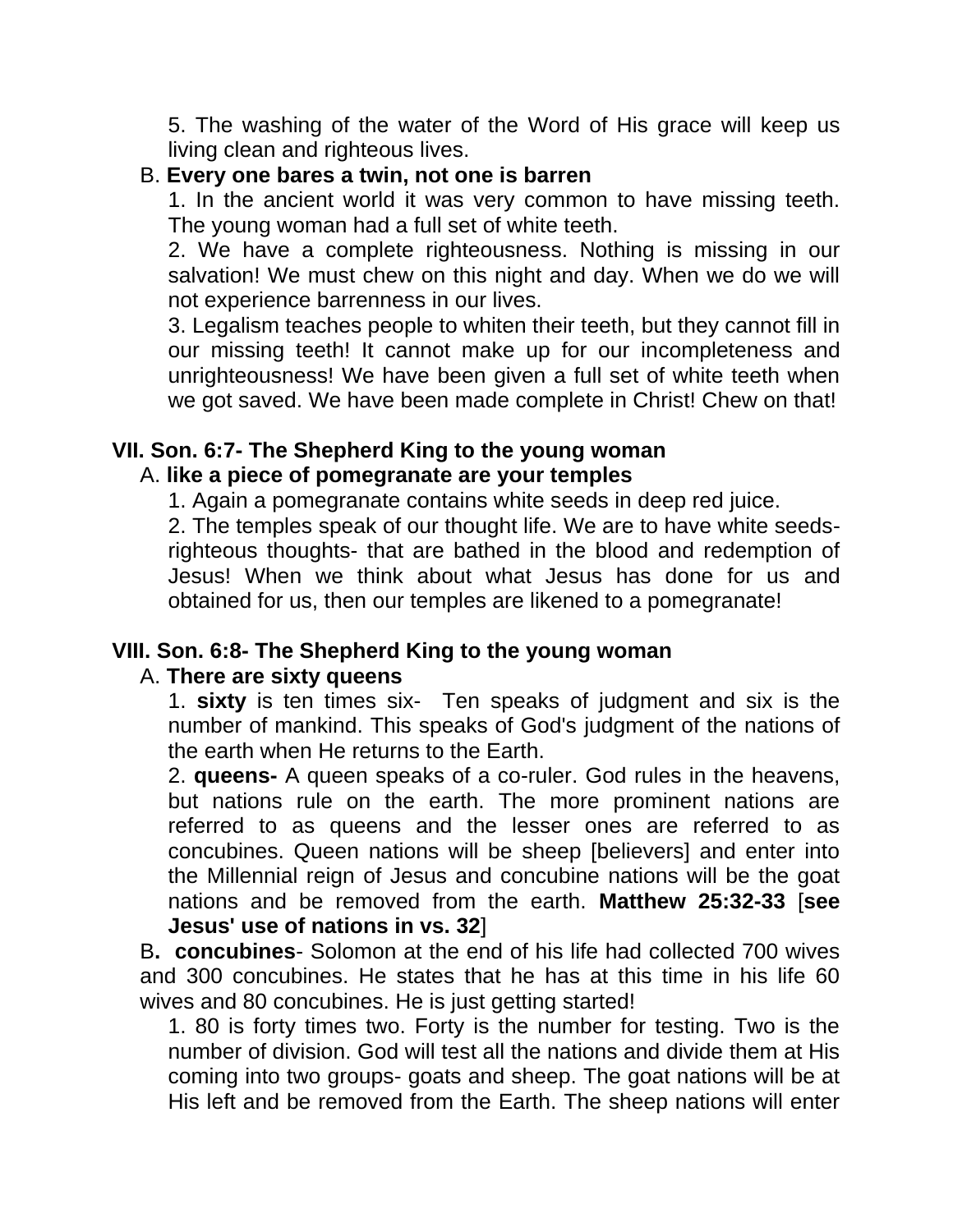into the Millennial reign of Jesus. **Matthew 25:32-33 [see Jesus' use of nations in vs. 32]**

2. Today we have 194 recognized nations on the Earth. God recognizes only 140 [60 +80] of them however. Some nations have splintered themselves off of existing nations outside of the will of God. I believe America was separated from Britain by the will and hand of God and is thus recognized in these 140. Some of these 140 will enter into the Millennial reign of Jesus and some will be removed from the earth at the return of Jesus Christ.

### C. **and virgins without number**

1. the inhabitants of all the nations- Just because they are referred to her as virgins do not make them innocent or pure.

## **IX. Son. 6:9- The Shepherd King to the young woman**

A. **My dove**- My Spirit indwelt one

B. **my perfect one**- God sees us individually and as the church as undefiled through the blood of Jesus Christ. We have been made perfect in Christ. **Heb. 10:14**

C. **she is the only one of her mother**- The mother of the church is the grace of God.

1. There is only one way of salvation and it is by grace through faith. Grace is the only mother that will bring forth spiritual children of God. Religion will not and cannot!

D. **the favorite one of the mother who bore her**- the word "favorite" is from the Heb. **bar**- *which means clean and pure.* Grace makes sinners clean and pure through the finished work of Jesus and the blood of the New Covenant.

E. Although the nations of the world rule in their own sphere there has been no world empire since Rome fell. The only world empire right now is the church of Jesus Christ. There will be no world empire as long as the church is here. We are ruling this dispensation of grace. We are reigning as the offspring of God on the earth in Christ's absence. When the church is raptured, then the revived Roman Empire under Anti-Christ will rule the earth.

F. **the daughters saw her, and blessed her, yea the queens and concubines, they praised her**

1. At times the world have noticed the church's good works and praised us, but the fulfillment of this verse is when we come back to the Earth at the end of the tribulation. The world will behold and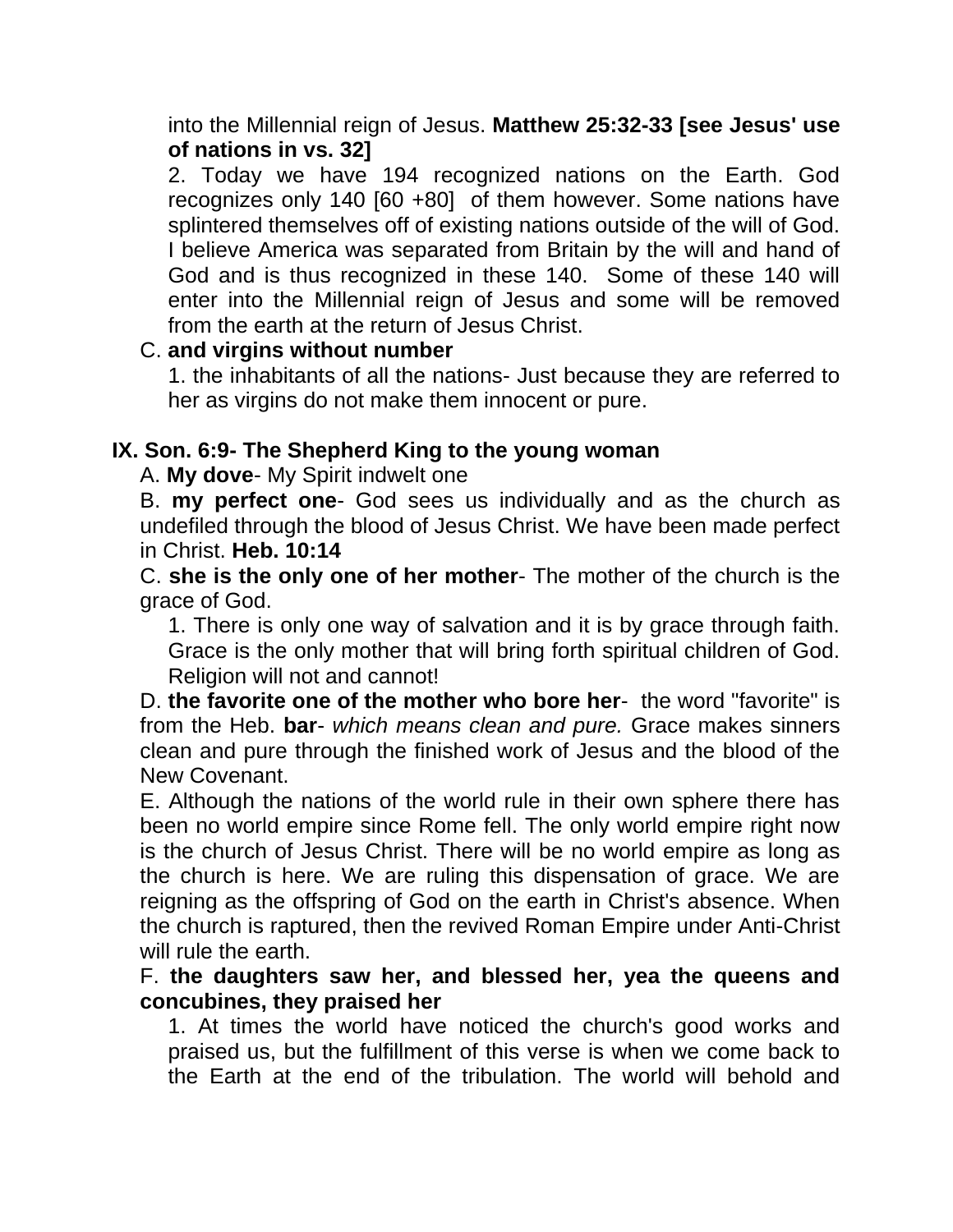praise the church then. All will marvel at Jesus Christ at this time because He will be glorified in His saints- the church- **2 Thess. 1:10** 2. The church is separate from the nations of the earth. The nations will go through the Tribulation period while we are in heaven for seven years going through the Judgment Seat of Christ. **1 Cor. 3:10- 15** We will return to the earth with Christ and we will behold the judgment of Christ upon the nations. **Matthew 25:32-33**

#### **X. Son. 6:10- The daughters concerning the young woman** A. **Who is she who looks forth as the morning**

1. The words look forth in Hebrew means to peer down from a window to something below. The church will peer down from heaven upon the nations during the Tribulation period.

2. When the church returns with Christ to the Earth it will be the dawn of the day.

### B. **Fair as the moon**

1. The church is compared to the moon because the moon does not produce light, it only reflects the light of the sun. The church does not produce it's own light. We only reflect the light and glory of the Son!

2. The moon rules the night. The church rules over the darkness of this world giving it it's only light to see. Once the church is removed [as the moon is obscured] it will leave the earth in total darkness. This will give Satan and the Anti-Christ opportunity to reveal themselves and do their work.

# C. **clear as the sun**

1. The word clear in Hebrew means pure. The light that comes from the church is as pure as the Son, because it is His light we are reflecting and not our own!

### D. **Awesome as an army of banners**

1. Again the church is also an army.

2. The banner over us is love. Christ conquered us with His love. He has also made us victorious which a banner is a sign of in the military world.

3. The church will rule and reign with Jesus over the nations of the world. **Rev. 5:10**

# **XI. Son. 6:11**- **The Shepherd King**

### A. **I went down to the garden of nuts**

1. The garden of nuts is the church! I could go with that in so many ways!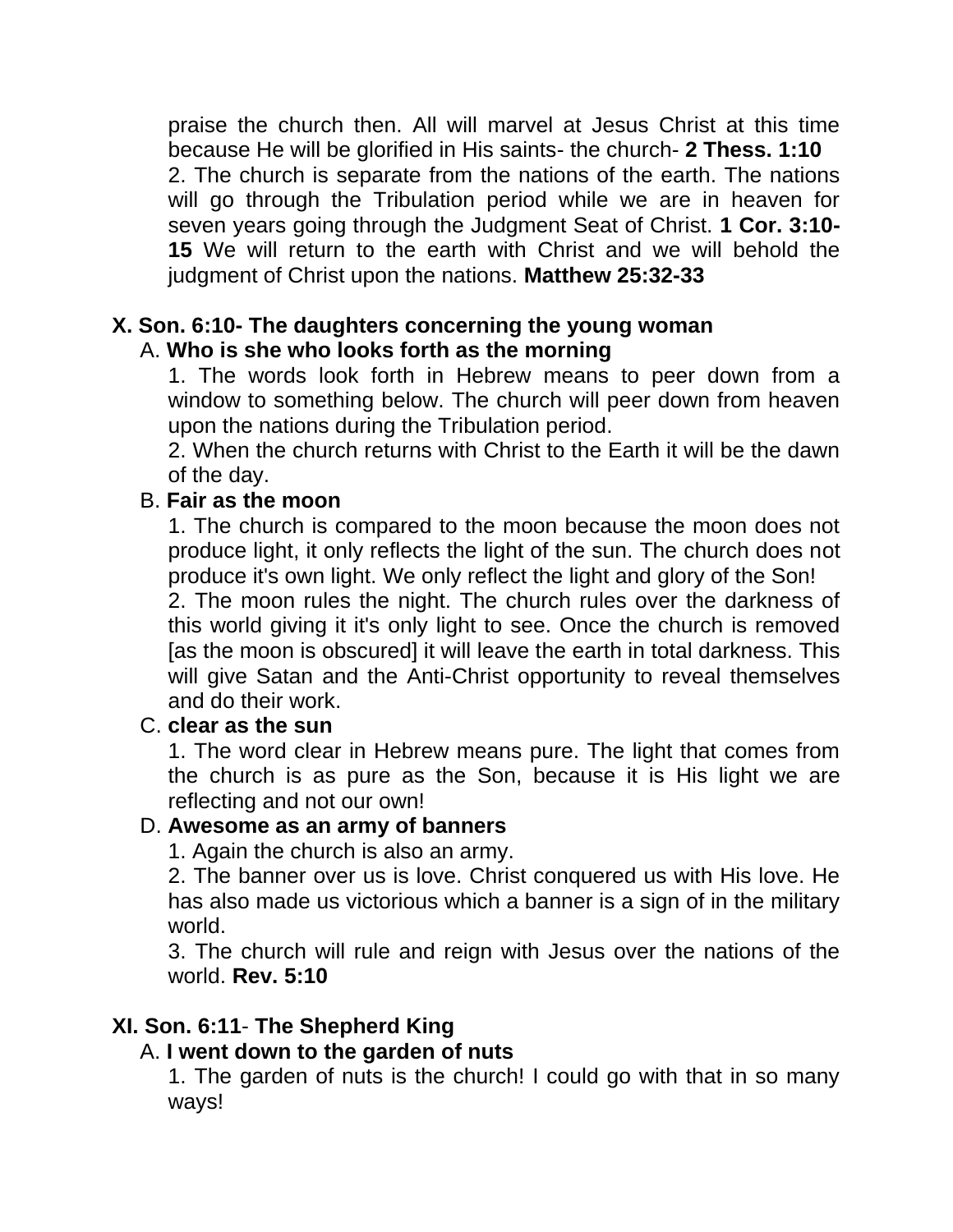2. The nut harvest was right at the end of the winter [spring in Jewish thought] and ushered in summer! Remember in Jewish thought there are only two seasons- spring and summer.

3. The church is living in the season of winter. Jesus' return will begin summer. The Shepherd King is inspecting the church to see if it is ripe and ready for harvesting!

## B. **to the blossoms of a the valley**

1. The time of Christ's coming is blossoming. Things are ripened for His return.

#### C. **to see whether the vine has budded**

1. The vine is the church. Jesus is the vine and we are His branches. He is inspecting the church to see if we are ready for harvest.

#### D. **and the pomegranates have bloomed**

1. The believer's are pomegranates. This fruit is filled with white seeds that are washed in deep red juice. We are the blood washed redeemed! I believe that there will be a great revival in the church and a remnant in the church will blossom with spiritual vitality. Unfortunately, many in the church will become more worldly, become more carnal, or fall way altogether. **2 Thess. 2:3- [***Some have translated this verse as "the departure" - referring to the rapture of the church- however, the Gr. word apostasia is never used in this sense. It is always used in the sense of a departure from the accepted norm or the commonly accepted teaching*.**]**

### **XII. Son. 6:12- The Shepherd King**

#### A. **Before, I was aware, my soul had set me over the chariots of my noble people**

1. Jesus said he did not know the day or hour of His return. However, as He beholds the church, His soul at the right time will be stirred to get His chariots ready to come get His noble people! He will come to take away His bride!

#### **XIII. Son. 6:13- The Shepherd King to the young woman - His bride** A. **Come back, come back, Shulamite**

1. Jesus will call to His bride at the rapture- Come back, Come back with me Shulamite.

2. Shulamite- This is the feminine form of Solomon. This is the first time she is given this name in the book. The church is wedded to Christ and shares His name.

### B. **That we may gaze at you**